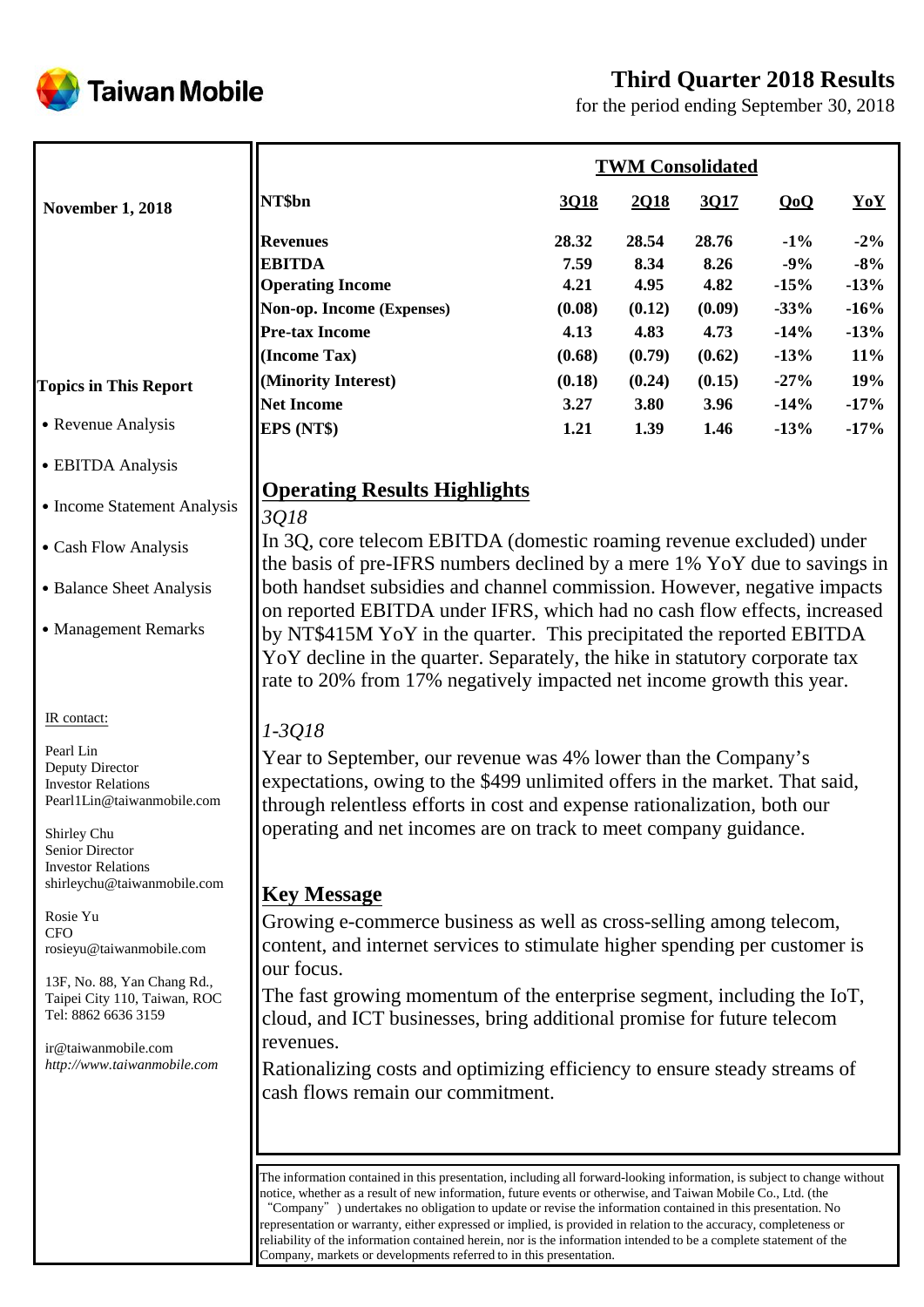

## **I. Revenue Analysis**

## **Table 1. Key Operational Data**

| <b>Residual Value (NT\$bn)</b> | 3018  | <b>2018</b> | 3017  | 0 <sub>0</sub> | YoY     |
|--------------------------------|-------|-------------|-------|----------------|---------|
| Mobile Service Revenue         | 13.83 | 15.03       | 15.57 | $-8\%$         | $-11\%$ |
| Postpaid ARPU (NT\$)           | 780   | 842         | 847   | $-7%$          | $-8\%$  |
| Blended ARPU (NT\$)            | 640   | 697         | 707   | $-8\%$         | $-9\%$  |
| Telecom Service Revenue        | 14.83 | 16.04       | 16.69 | $-8\%$         | $-11\%$ |

| <b>Reported Revenue (NT\$bn)</b> | <b>3Q18</b> | <b>2Q18</b> | 3Q17  | 0 <sub>0</sub> | YoY    |
|----------------------------------|-------------|-------------|-------|----------------|--------|
| <b>Telecom</b>                   | 16.84       | 17.23       | 19.07 | $-2\%$         | $-12%$ |
| Service                          | 12.91       | 14.01       | 14.47 | $-8%$          | $-11%$ |
| Device Sales                     | 3.93        | 3.21        | 4.60  | 22%            | $-15%$ |
| <b>CATV</b>                      | 1.58        | 1.59        | 1.63  | 0%             | $-3%$  |
| - Pay-TV Related                 | 0.93        | 0.94        | 0.98  | $-1\%$         | $-5%$  |
| - Broadband                      | 0.35        | 0.35        | 0.34  | 0%             | 3%     |
| - Content & channel leasing      | 0.31        | 0.30        | 0.31  | 2%             | $-1\%$ |
| momo                             | 9.81        | 9.63        | 8.02  | 2%             | 22%    |
| - Online Shopping                | 8.34        | 7.91        | 6.47  | 5%             | 29%    |
| - TV Shopping & Others           | 1.47        | 1.72        | 1.55  | $-14%$         | $-5%$  |
| Others <sup>1</sup>              | 0.14        | 0.15        | 0.15  | $-1\%$         | $-1\%$ |

Note 1: Other revenue primarily consists of operating revenue from our 49.9%-held Taipei New Horizon Co., Ltd., which became a consolidated entity on Feb 21, 2014.

|                               | 3Q18        | <b>2Q18</b> | 3Q17    | QoQ    | YoY    |
|-------------------------------|-------------|-------------|---------|--------|--------|
| <b>Mobile Subscribers (K)</b> | 7,194       | 7,229       | 7,324   | 0%     | $-2\%$ |
| - Postpaid                    | 5,626       | 5,665       | 5,832   | $-1\%$ | $-4%$  |
| <b>Monthly Churn</b>          | $2.6\%$     | 2.9%        | $3.0\%$ |        |        |
| - Postpaid                    | 1.3%        | 1.8%        | 1.7%    |        |        |
| MOU (bn)                      | 1.30        | 1.37        | 1.73    | $-5%$  | $-25%$ |
| Pay-TV Subs (K)               | 570         | 574         | 584     | $-1\%$ | $-2\%$ |
| Cable Broadband Subs (K)      | 225         | 222         | 212     | 2%     | 6%     |
| DTV Subs (K)                  | 240         | 236         | 220     | 2%     | 9%     |
| <b>CATV ARPU (NT\$)</b>       | <b>3Q18</b> | <b>2Q18</b> | 3Q17    | QoQ    | YoY    |
| Pay-TV                        | 541         | 542         | 558     | 0%     | $-3\%$ |
| <b>Broadband</b>              | 521         | 529         | 539     | $-1\%$ | $-3\%$ |
| Blended <sup>1</sup>          | 745         | 745         | 752     | $0\%$  | -1%    |

Note 1: Cable TV & broadband related revenue (excluding content & channel leasing) divided by CATV subscriber number

## Telecom

In 3Q18, TWM's mobile service revenue and ARPU declined YoY, primarily due to the increased take-up of the \$499 SIM-only plan in May as well as the continuous drop in both domestic roaming and mobile MOUs. Separately, device sales decreased on a YoY basis as a result of lower adoptions of handset bundle plans.

In spite of ARPU pressure, postpaid monthly churn rate fell to 1.3% in 3Q18, the lowest level since 3Q13. This led to savings in handset subsides and deal commissions for the quarter. Compared to our peers, we had lesser mobile service revenue YoY declines, attributable to our strategy of maintaining a better customer portfolio with a contained churn rate.

We have been seeing a higher proportion of customers subscribing to high-tariff plans after the iPhone XS launch in September. This paves the way for future ARPU uplift.

## Cable TV

In 3Q18, TWM grew its DTV and broadband subscriber base by 9% and 6% YoY, respectively. We managed to deliver a stable blended ARPU by selling more services to the same household. Through up-selling, cable broadband download speed of 20Mbps below came down to 25% in the quarter.

## momo

In 3Q18, e-commerce remained the bright spot for momo with a 29% YoY growth, surpassing its closest domestic peer, and made up 85% of momo's total revenue, versus 81% a year ago. In particular, momo's revenue transacted through the mobile devices for the quarter rose 49% YoY and accounted for 60.4% of e-commerce sales.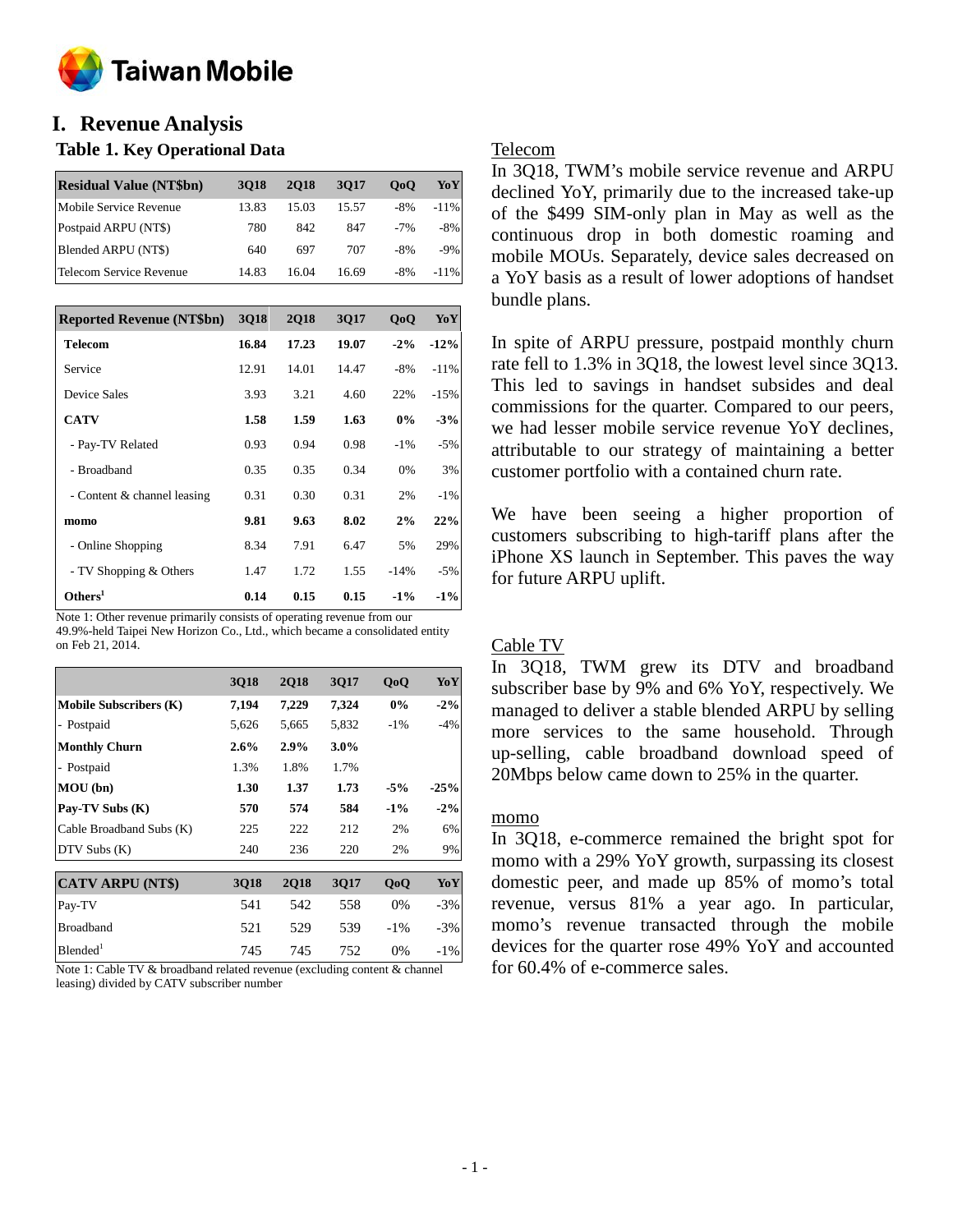

## **II. EBITDA Analysis**

## **Table 2. Reported EBITDA Breakdown**

| NT\$bn                        | 3Q18  | 2Q18  | 3Q17  | QoQ          | YoY         |
|-------------------------------|-------|-------|-------|--------------|-------------|
| <b>EBITDA</b>                 | 7.59  | 8.34  | 8.26  | $-9%$        | $-8%$       |
| - Telecom                     | 6.30  | 6.98  | 6.98  | $-10%$       | $-10%$      |
| - CATV                        | 0.80  | 0.80  | 0.84  | 0%           | $-5%$       |
| - momo                        | 0.33  | 0.41  | 0.31  | $-17%$       | 7%          |
| - others                      | 0.10  | 0.10  | 0.10  | $-6%$        | $-6%$       |
| Margin                        | 26.8% | 29.2% | 28.7% | $-2.4$ ppts  | $-1.9$ ppts |
| - Telecom                     | 37.4% | 40.5% | 36.6% | $-3.1$ ppts  | 0.9ppts     |
| $\mbox{-}\operatorname{CATV}$ | 50.4% | 50.4% | 51.8% | <b>Oppts</b> | $-1.4$ ppts |
| - momo                        | 3.4%  | 4.2%  | 3.9%  | $-0.8$ ppts  | $-0.5$ ppts |
| - others                      | 66.6% | 70.2% | 70.3% | $-3.6$ ppts  | -3.7ppts    |
|                               |       |       |       |              |             |
| D&A                           | 3.38  | 3.40  | 3.44  | $-1\%$       | $-2%$       |
| - Telecom                     | 2.89  | 2.90  | 3.04  | 0%           | $-5%$       |
| - CATV                        | 0.31  | 0.32  | 0.27  | $-3%$        | 16%         |
| - momo                        | 0.08  | 0.08  | 0.03  | 9%           | 182%        |
| - others                      | 0.05  | 0.05  | 0.05  | 0%           | 0%          |
| <b>EBIT</b>                   | 4.21  | 4.95  | 4.82  | $-15%$       | $-13%$      |
| - Telecom                     | 3.42  | 4.08  | 3.93  | $-16%$       | $-13%$      |
| - CATV                        | 0.48  | 0.48  | 0.57  | 2%           | $-15%$      |
| - momo                        | 0.25  | 0.33  | 0.28  | $-24%$       | $-12%$      |
|                               |       |       |       |              |             |

Note: The combined total of telecom, CATV, momo and others does not equal the consolidated total of each account due to minor adjustments and eliminations.

- others 0.04 0.05 0.05 -12% -13%

#### EBITDA Analysis

In 3Q18, core telecom EBITDA (domestic roaming revenue excluded) under the basis of pre-IFRS declined by a mere 1% YoY due to savings in both handset subsidies and channel commission. However, negative impacts on reported EBITDA under IFRS, which had no cash flow effects, increased by NT\$415M YoY in the quarter.

CATV EBITDA edged down by 5% YoY, mainly caused by lower pay-TV and channel leasing revenues compared to a year ago. However, its EBITDA stayed resilient compared to a quarter ago.

momo's EBITDA rose 7% YoY on the back of the strong e-commerce revenue growth. The QoQ decrease in its EBITDA mainly resulted from TV home shopping revenue slump on weaker jewelry sales.

### D&A Analysis

While the roll-out of digital set-top-box during 2016-17 and momo's adding the new automated distribution center in 4Q17 increased depreciation expenses, 3G equipment depreciation reductions more than offset the aforementioned D&A rises in momo and CATV in 3Q18.

## **Table 3. Non-operating Item**

| NT\$bn                                           | . .<br>3018 | <b>2018</b> | 3017   | 0 <sub>0</sub> | YoY    |
|--------------------------------------------------|-------------|-------------|--------|----------------|--------|
| <b>Non-Operating</b><br><b>Income (Expenses)</b> | (0.08)      | (0.12)      | (0.09) | $-33%$         | $-16%$ |
| - Net Interest Expenses                          | (0.14)      | (0.13)      | (0.11) | 8%             | 24%    |
| - Write-off Loss                                 | (0.03)      | (0.03)      | (0.07) | $-8\%$         | $-62%$ |
| - Other Income<br>(Expenses)                     | 0.09        | 0.04        | 0.09   | 108%           | $-4%$  |

#### Non-Operating Item Analysis

Despite lower interest income, non-operating expenses in 3Q18 decreased YoY because of the higher write-off loss a year ago which was incurred from the write off of 2G equipment after the termination of 2G service in 2Q17.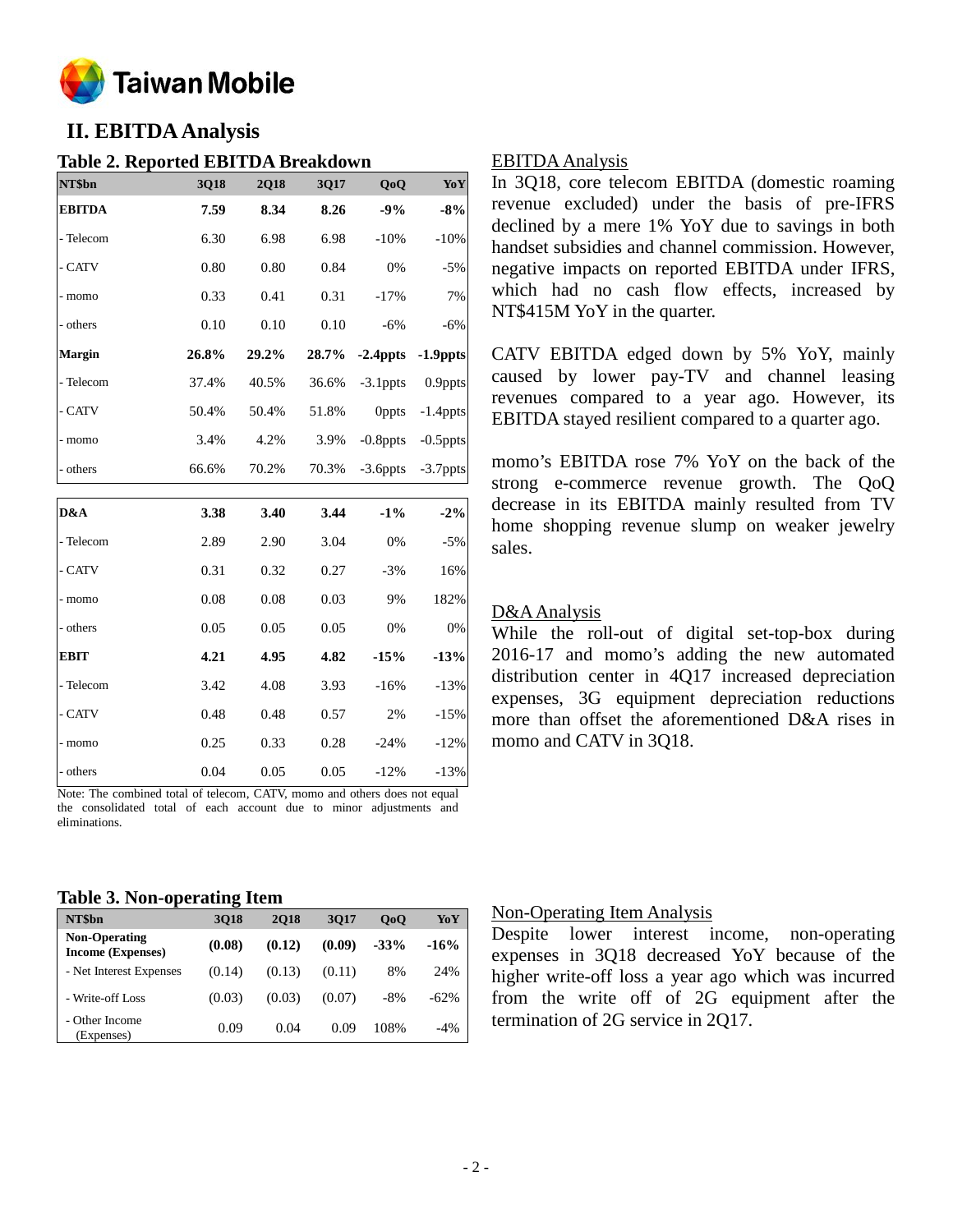

## **III. Income Statement Analysis**

**Table 4. 3Q18 Consolidated Results vs. Forecast**

| NT\$bn                             | 3Q18    | QoQ     | YoY    | % of 3Q18<br><b>Forecast</b> |
|------------------------------------|---------|---------|--------|------------------------------|
| <b>Revenues</b>                    | 28.32   | $-1\%$  | $-2\%$ | 91%                          |
| <b>Operating Costs</b>             | (20.18) | 3%      | 2%     | 91%                          |
| <b>Operating Expenses</b>          | (3.93)  | $-2\%$  | $-5%$  | 90%                          |
| <b>Operating Income</b>            | 4.21    | $-15%$  | $-13%$ | 90%                          |
| Non-operating<br>Income (Expenses) | (0.08)  | $-33\%$ | $-16%$ | 54%                          |
| Pre-tax Income                     | 4.13    | $-14%$  | $-13%$ | 91%                          |
| <b>Net Income</b>                  | 3.27    | $-14%$  | $-17%$ | 93%                          |
| EPS (NT\$)                         | 1.21    | $-13%$  | $-17%$ | 93%                          |
| <b>EBITDA</b>                      | 7.59    | $-9%$   | $-8%$  | 93%                          |
| <b>EBITDA</b> margin               | 26.8%   |         |        |                              |

#### **Table 5. 1-3Q18 Consolidated Results vs. Forecast**

| NT\$bn                      | 1-3Q18  | YoY    | % of Full Year<br><b>Forecast</b> |
|-----------------------------|---------|--------|-----------------------------------|
| <b>Revenue</b>              | 87.17   | 2%     | <b>71%</b>                        |
| <b>Operating Cost</b>       | (61.15) | 5%     | 70%                               |
| <b>Operating Expense</b>    | (12.12) | $-1\%$ | 69%                               |
| <b>Operating Income</b>     | 13.90   | $-6%$  | 77%                               |
| Non-op. Income<br>(Expense) | (0.37)  | 9%     | 64%                               |
| Pre-tax Income              | 13.53   | $-6%$  | 78%                               |
| <b>Net Income</b>           | 10.55   | $-10%$ | 78%                               |
| EPS (NT\$)                  | 3.88    | $-10%$ | 78%                               |
| <b>EBITDA</b>               | 24.10   | $-4%$  | 75%                               |
| <b>EBITDA</b> margin        | 27.7%   |        |                                   |

#### Income Statement Analysis

#### *3Q18*

In 3Q, consolidated revenue, benefiting from our diversification, decreased by 2% YoY, with momo's revenue growth largely offsetting the declines in other businesses.

While momo's operating costs rose in tandem with its revenue growth, mobile commission rationalizations and savings in handset subsidies after customers' shifting from handset bundles to SIM only plans kept our consolidated costs & expenses stable from a year ago.

Downward adjustments to 3Q18 EBITDA under IFRS were enlarged by NT\$415M from a year ago. This precipitated the reported EBITDA YoY decline.

The hike in statutory corporate tax rate to 20% from 17% negatively impacted net income growth this year.

## *1-3Q18*

Reported net income inclusive of handset bundle sales and the capitalization of commission accounting treatments showed a 10% YoY decrease. This doesn't reflect the year-to-date 3% YoY rise in pre-IFRS telecom EBITDA and the 7% growth in free cash flow.

Year to September, our revenue was 4% lower than the Company's expectations, owing to \$499 unlimited offers in the market. That said, through relentless efforts in cost and expense rationalization, both our operating and net incomes are on track to meet company guidance. Our accumulated net income also beat forecast by 3%.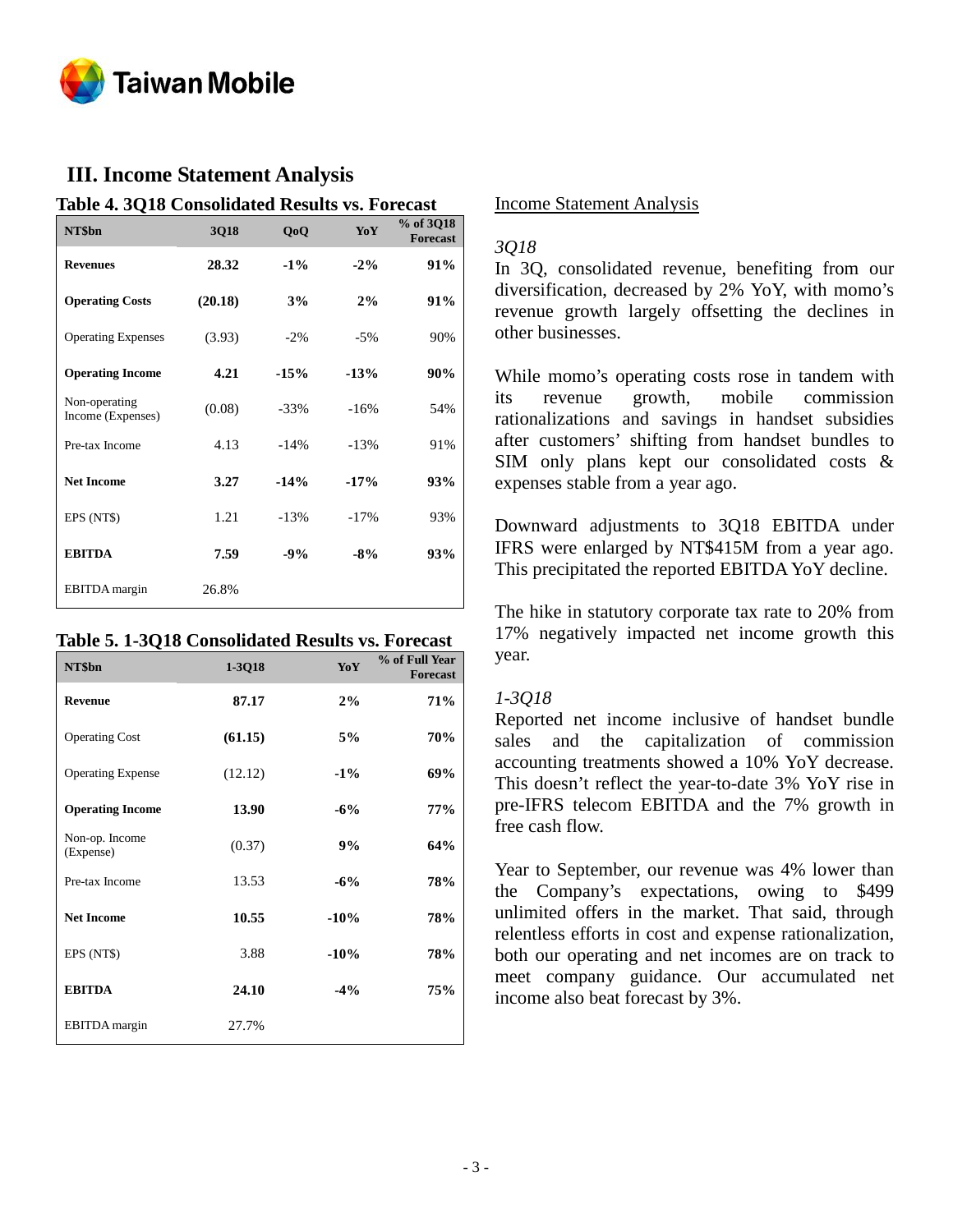

## **IV. Cash Flow Analysis**

## **Table 6. Cash Flow**

| NT\$bn                                       | 3Q18    | 2Q18    | 3Q17    |
|----------------------------------------------|---------|---------|---------|
| Operating                                    | 7.00    | 7.51    | 6.98    |
| Pre-tax Income                               | 4.13    | 4.83    | 4.73    |
| Non-cash Add-backs                           | 4.30    | 4.40    | 3.53    |
| --Depreciation                               | 2.46    | 2.49    | 2.57    |
| --Amortization                               | 0.92    | 0.91    | 0.86    |
| --Others                                     | 0.93    | 1.01    | 0.09    |
| Changes in Working<br>Capital & Income Taxes | (1.53)  | (1.87)  | (1.44)  |
| Others                                       | 0.09    | 0.15    | 0.16    |
|                                              |         |         |         |
| <b>Investing</b>                             | (1.08)  | (0.28)  | (3.43)  |
| Capex <sup>1</sup>                           | (2.18)  | (1.69)  | (2.46)  |
| Divestment (Acquisition)                     | 0.03    | 0.01    | (0.08)  |
| <b>4G License Fees</b>                       | 0.00    | 0.00    | 0.00    |
| <b>Other Financial Assets</b><br>(Increase)  | 0.96    | 0.86    | (0.00)  |
| <b>Refundable Deposits</b><br>(Increase)     | (0.00)  | 0.02    | (0.99)  |
| Others                                       | 0.11    | 0.54    | 0.11    |
|                                              |         |         |         |
| <b>Financing</b>                             | (7.60)  | (7.28)  | (3.75)  |
| Short-term Borrowings                        | 7.72    | (13.60) | 11.70   |
| Repayments of Bonds<br>Payable               | 0.00    | (2.90)  | 0.00    |
| Proceeds from Issuance of<br><b>Bonds</b>    | 0.00    | 14.98   | 0.00    |
| Long-term Bank Loan                          | (0.05)  | (5.05)  | (0.14)  |
| Dividends Payments                           | (15.24) | (0.62)  | (15.24) |
| Interest (Payment) &<br>Others               | (0.02)  | (0.10)  | (0.07)  |
| <b>Net Cash Position Chg.</b>                | (1.69)  | (0.04)  | (0.21)  |

Note 1: Inclusive of prepayments for equipment and the acquisition of computer software & other intangible assets

## **Table 7. Capex & FCF**

| NT\$bn                | <b>3Q18</b> | <b>2Q18</b> | <b>3Q17</b> |
|-----------------------|-------------|-------------|-------------|
| $\text{Cash Capex}^1$ | 2.18        | 1.69        | 2.46        |
| - Mobile              | 1.70        | 1.16        | 1.48        |
| - Fixed-line          | 0.25        | 0.30        | 0.41        |
| - Cable               | 0.16        | 0.18        | 0.26        |
| - momo & others       | 0.07        | 0.05        | 0.32        |
| % of Revenue          | 8%          | 6%          | 9%          |
| Free Cash $Flow1$     | 4.82        | 5.82        | 4.51        |

Note 1: Excluding 4G License Fees.

## Cash Flow Analysis

3Q18 operating cash inflow remained stable compared to a year ago, even though reported EBITDA shed 8% YoY. The EBITDA contraction was largely due to IFRS adjustments which had no cash flow impacts.

The major investing activities in 3Q18 were comprised of a NT\$2.18bn cash capex and a NT\$964M in cash freed up as we took back more guarantee deposits in the quarter. In 3Q17, we provided a NT\$1bn deposit to the regulator related to the 1.8/2.1GHz spectrum auctions in 4Q17.

On the financing front, a total of NT\$7.72bn in short-term borrowings was raised in the quarter to fund the NT\$15.24bn cash dividend payments. In 2Q18, we issued unsecured corporate straight bonds of NT\$15bn, which allowed us to repay a total of NT\$21.6bn for short-term & long-term debts

In a nutshell, our 3Q18 cash balance slightly declined QoQ mainly due to cash outflows for financing activities.

## Capex and Free Cash Flow Analysis

In 3Q18, 4G related capex is mainly associated with our deployment of another 10MHz spectrum in the 2100MHz band for 4G service. Separately, capex for fixed-line, cable TV and momo all trended down, leading to an 11% YoY decrease in total capex. Accumulative FCF netted NT\$15.8bn, up 7% YoY and translating into an annual FCF yield of 7.1%.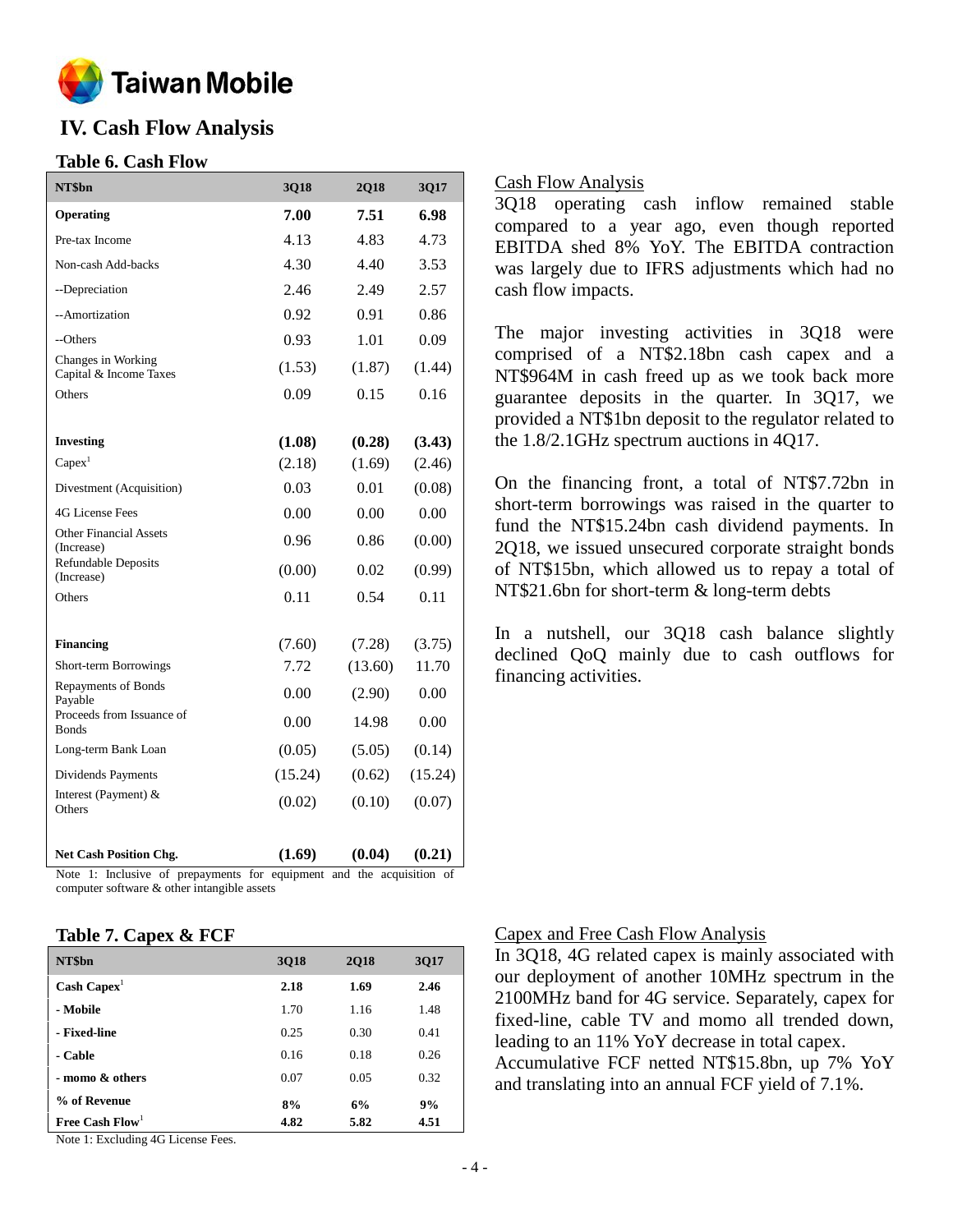

## **V. Balance Sheet Analysis**

## **Table 8. Balance Sheet**

| NT\$bn                                   | 3Q18    | <b>2Q18</b> | 3Q17    |
|------------------------------------------|---------|-------------|---------|
| <b>Total Assets</b>                      | 147.45  | 151.41      | 146.41  |
| <b>Current Assets</b>                    | 26.97   | 29.48       | 30.50   |
| - Cash & Cash Equivalents                | 5.94    | 7.62        | 5.97    |
| - Receivable & Contract Assets           | 15.24   | 14.89       | 15.93   |
| - Inventories                            | 3.27    | 3.58        | 3.15    |
| - Short-term Investment                  | 0.34    | 0.38        | 1.57    |
| - Other Current Assets                   | 2.19    | 3.00        | 3.87    |
| Non-current Assets                       | 120.47  | 121.93      | 115.92  |
| - Long-term Investment                   | 6.22    | 5.87        | 6.22    |
| - Property and Equipment                 | 42.47   | 43.12       | 45.06   |
| - Concession                             | 41.29   | 42.04       | 35.82   |
| - Other Non-current & Contract Assets    | 30.50   | 30.90       | 28.82   |
| <b>Liabilities</b>                       | 82.97   | 90.77       | 83.36   |
| <b>Current Liabilities</b>               | 40.48   | 48.18       | 44.54   |
| - ST Borrowings                          | 17.59   | 9.77        | 21.86   |
| - Other Current Liabilities              | 22.89   | 38.42       | 22.68   |
| Non-current Liabilities                  | 42.49   | 42.59       | 38.82   |
| - Long-term Borrowings                   | 38.14   | 38.27       | 34.77   |
| - Other Non-current Liabilities          | 4.35    | 4.31        | 4.05    |
| <b>Shareholders' Equity</b>              | 64.48   | 60.64       | 63.06   |
| -Paid-in Capital                         | 34.21   | 34.21       | 34.21   |
| -Capital Surplus                         | 12.30   | 12.31       | 13.92   |
| -Legal Reserve                           | 27.56   | 27.56       | 26.14   |
| -Treasury Shares                         | (29.72) | (29.72)     | (29.72) |
| -Un-appropriated Earnings                | 3.39    | 3.39        | 0.63    |
| -Non-controlling Interest                | 5.87    | 5.68        | 5.67    |
| -Retained Earnings & Others <sup>1</sup> | 10.87   | 7.22        | 12.21   |

## Assets

In 3Q18, the YoY decrease in receivable & contract assets reflected slower demand for handset bundles as opposed to SIM-only plans.

The YoY drop in other current assets was because of guarantee deposits reductions this year.

Short-term investments declined YoY mainly due to the liquidation of investments & money market instruments.

The YoY increase in concession resulted from the NT\$8.6bn addition of spectrum on the 2.1GHz frequency band in 4Q17.

## Liabilities & Shareholders' Equity

Net debt as of the end of 3Q18 rose sequentially, primarily resulted from dividend payments made in the quarter.

That said, other current liabilities decreased QoQ after the NT\$15.24bn cash dividend was paid in 3Q18, leading to a QoQ rise in current ratio.

Note 1: Including YTD profits and other equity items

## **Table 9. Ratios**

|                                        | 3018 | <b>2018</b> | <b>3017</b> |
|----------------------------------------|------|-------------|-------------|
| <b>Current Ratio</b>                   | 67%  | 61%         | 68%         |
| <b>Interest Coverage (x)</b>           | 28.1 | 34.4        | 32.0        |
| <b>Net Debt (Cash) to Equity</b>       | 77%  | 67%         | 80%         |
| Net Debt $(Cash)$ to EBITDA $(x)$      | 1.55 | 1.23        | 1.54        |
| ROE (annualized) $1$                   | 22%  | 22%         | 26%         |
| $\text{ROA}$ (annualized) <sup>2</sup> | 10%  | 10%         | 11%         |

Note 1: ROE = Accumulated Net Income (Annualized) /Average Shareholders' Equity

Note 2: ROA = Accumulated Net Income + Interest Expenses\*(1-Tax Rate) (Annualized) / Average Total Assets

#### Ratio Analysis

Our net debt to EBITDA rose QoQ to 1.55x, but remained similar to last year's level.

ROE stood at above 20% in 3Q18.